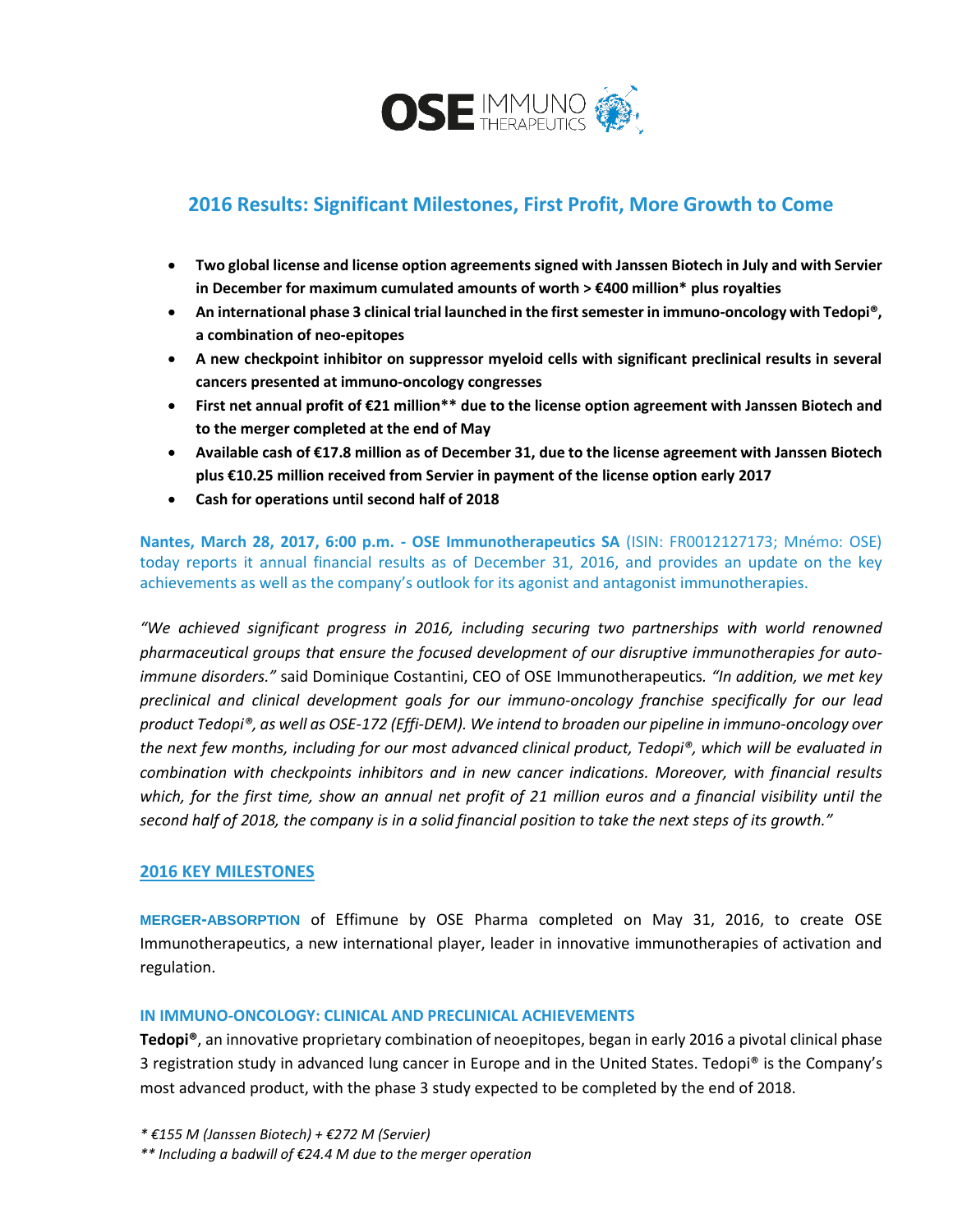

**OSE-172 (Effi-DEM)**, a new generation checkpoint inhibitor targeting SIRP-α receptor (i.e. to block suppressive myeloid and macrophage cells), has demonstrated compelling preclinical results in various cancer models, presented at multiple scientific international conferences in 2016.

A non-interventional study in patients with hepatocellular carcinoma (HCC, primary liver cancer) was initiated in May 2016. This study is a private-public research program supported by the French National Cancer Institute (INCa, Institut National du Cancer) and the Direction Générale de l'Offre de Soins (DGOS, the French access to healthcare services). This collaborative research program aims to evaluate SIRP-alpha in several types of tumor.

#### **IN AUTO-IMMUNE DISEASES: STRATEGIC PARTNERSHIP AGREEMENTS**

**FR104,** CD28-antagonist, was licensed to Janssen Biotech (Group Johnson & Johnson) in July 2016 to pursue clinical development in auto-immune diseases at the conclusion of the phase 1 trial.

OSE Immunotherapeutics is eligible to receive up to a potential total of €155 million which includes an option exercise fee of €10 million which was paid in August 2016 and potential development, regulatory and commercial milestone payments as well as royalties on sales.

The positive phase 1 clinical results of FR104 conducted in healthy subjects demonstrated the product's good tolerance and first signal of its immunosuppressive activity.

**OSE-127** (Effi-7), an antagonist of the interleukin-7 receptor (IL-7), was the subject of a license option agreement with Servier, announced in December 2016 for the development and commercialization of the product in auto-immune diseases.

OSE Immunotherapeutics is eligible to receive up to €272 million including an upfront payment of €10.25 million which was paid in January 2017 and additional payments totaling €30 million upon the exercise of a two-steps license option. These steps will finance the development of OSE-127 (Effi-7) up to the completion of a phase 2 clinical trial planned in ulcerative colitis, an autoimmune bowel disease. Further payments will be linked to the achievement of clinical development and registration in multiple indications, as well as sales milestones with double-digit royalties on sales.

Preclinical studies have demonstrated the product's efficacy in *in vivo* models of ulcerative colitis, a T-cell mediated disease. These results were presented at the annual international congress of immunology, « Federation of Clinical Immunology Societies », in June 2016.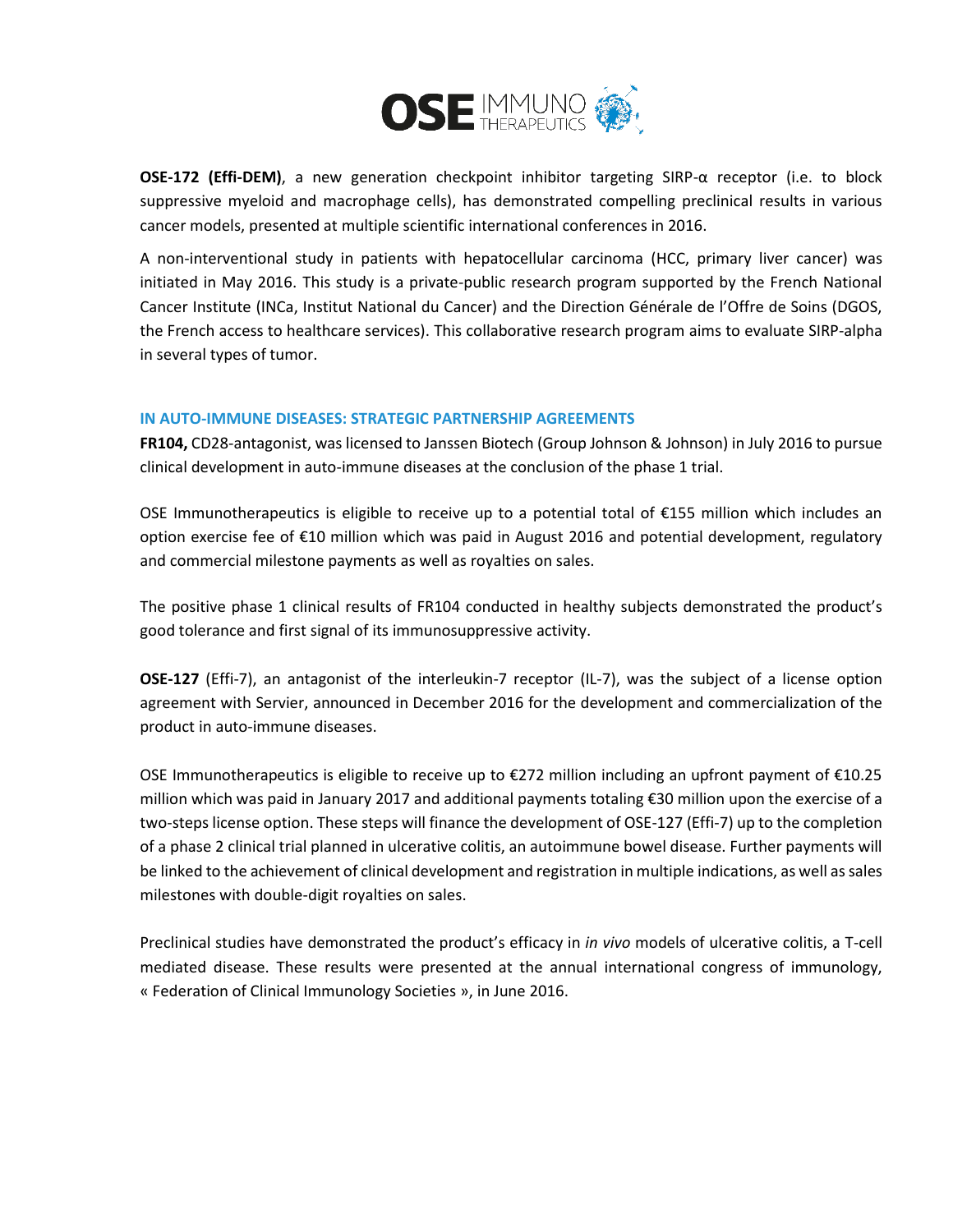

## **2017 OUTLOOK**

## **IN IMMUNO-ONCOLOGY: EXTENSION OF THE FRANCHISE AND DEVELOPMENT OF TEDOPI® THERAPEUTIC POTENTIAL**

In addition to the ongoing pivotal registration study with Tedopi<sup>®</sup> in advanced lung cancer, OSE Immunotherapeutics is considering a phase 2 clinical trial with Tedopi® in combination with a checkpoint inhibitor in the same indication, in collaboration with a European research institution.

The Company is also evaluating potentially extending the development of Tedopi® into new cancer indications (pancreas, bladder cancers) with exploratory phase 2 studies, in partnership with collaborative oncology groups.

#### **IN AUTO-IMMUNE DISEASES: TO PURSUE THE PRODUCT'S CLINICAL DEVELOPMENT THROUGH PARTNERSHIPS**

Following the positive phase 1 results with FR104, and the license agreement with Janssen Biotech in July 2016, the product's clinical development will be pursued in auto-immune diseases.

Currently in preclinical stage for ulcerative colitis, further development of OSE-127 (Effi-7) through phase 2 will be pursued as part of the EFFIMab consortium, led by OSE Immunotherapeutics and including private and public partners. Per the license option agreement signed at the end of 2016, Servier will be responsible for further development of the product following phase 2.

The Company will pursue the research of new collaborative or license agreements, which can be initiated at different stages of product development, with players involved in the field of activation and regulation immunology and in therapeutic combinations of high clinical interest.

#### **2016 ANNUAL RESULTS**

Meeting of Board of Directors of OSE Immunotherapeutics was held on March 28, 2017. Following the opinion of the Audit Committee, the Board approved the annual and consolidated financial statements prepared under IFRS at 31 December 2016. These accounts have been audited by the Statutory Auditors.

The key figures of the 2016 consolidated annual results are reported below (and presented in the attached tables):

| In $k \in$                 | 12/31/2016 | 12/31/2015 |  |
|----------------------------|------------|------------|--|
| Operating result           | 17499      | (5420)     |  |
| Net result                 | 20 6 66    | (5584)     |  |
| Available cash*            | 17 766     | 15 133     |  |
| Consolidated balance sheet | 89 547     | 16 9 95    |  |

As of December 31, 2016, available cash\* amounted to €17.8 million following the license agreement for FR104 signed with Janssen Biotech in July 2016.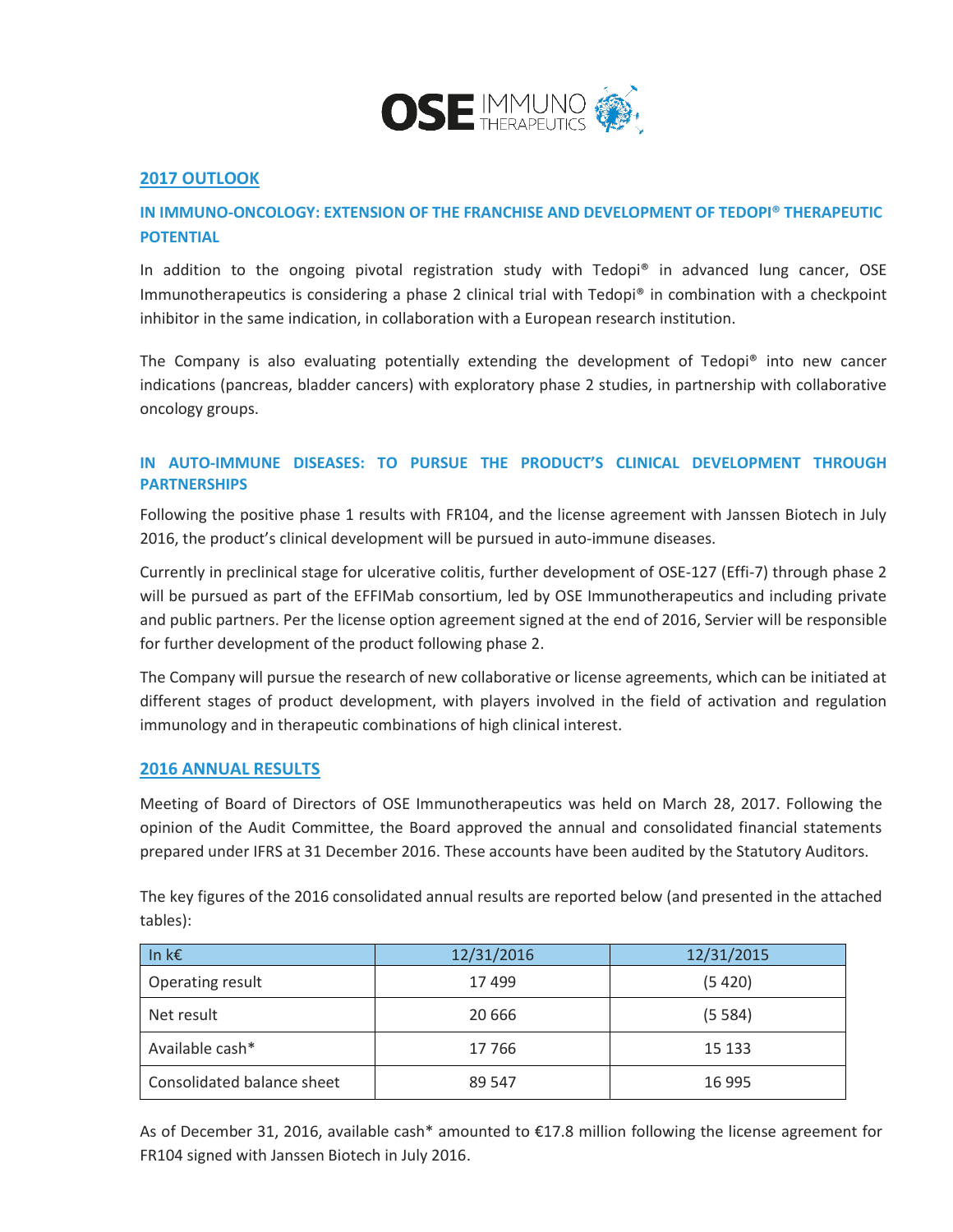

During the first quarter 2017, OSE Immunotherapeutics' cash position was reinforced by a €10.25 million payment triggered by the license option agreement for OSE-127 (Effi-7) signed with Servier at the end of December 2016.

For the first time, as of December 2016, the Company recorded a net annual profit of €21 million as a result of the license agreement for FR104 with Janssen Biotech in July 2016 which triggered a payment of €10 million, and of the merger of Effimune and OSE Pharma to create OSE Immunotherapeutics in May 2016.

Current operating expenses represented €8.2 million, including €5.2 million of R&D expenses, versus €5.4 million for the same period of 2015, in line with the acceleration of R&D portfolio development, and in particular the pivotal phase 3 study of Tedopi® launched in Europe and in the United States.

The total consolidated balance sheet amounted to €90 million against €17 million as of December 31, 2016.

As of today, the Company has funds for operations until the second half of 2018.

These results are in line with expectations with all stated clinical targets delivered on schedule in 2016.

*\* Cash and cash equivalents and Current financial assets*

#### **RISK FACTORS**

The risk factors affecting the Company are set out in paragraph 4 of the reference document filed with the French financial market authority ("AMF") on June 8, 2016.

#### **REFERENCE DOCUMENT AND ANNUAL FINANCIAL REPORT**

The Company intends to file with the AMF a reference document and an annual financial report for 2016. These documents should be made available to the public in the second quarter of 2017.

**OSE Immunotherapeutics will comment on major current issues and on its annual financial statements during an Analyst meeting which will be held on March 30, 2017 at 10:00am CET at the "SFAF" - 135, boulevard Hausmann - 75008 Paris and during an audio/web conference the same day at 6:00pm CET:**

**Audio connection numbers: FR :** +33 170 770 943 ; **UK :** [+44 2033679461](tel:+44%2020%203367%209461) ; **US :** [+1 8554027761](tel:(855)%20402-7761)

**Webconference:** 

[http://www.anywhereconference.com?UserAudioMode=DATA&Name=&Conference=135306981&PIN=32](http://www.anywhereconference.com/?UserAudioMode=DATA&Name=&Conference=135306981&PIN=32341749) [341749](http://www.anywhereconference.com/?UserAudioMode=DATA&Name=&Conference=135306981&PIN=32341749)

**Audio playback numbers and reference: FR** : [+33 172](tel:+33%201%2072%2000%2015%2000) 001 500; **UK** : [+44 2033679460;](tel:+44%2020%203367%209460) **US** : +1 877 64 230 18 **REF : 306981#**

#### **ABOUT OSE IMMUNOTHERAPEUTICS**

*Our ambition is to become a world leader in activation and regulation immunotherapies*

OSE Immunotherapeutics is a biotechnology company focused on the development of innovative immunotherapies for immune activation and regulation in the fields of immuno-oncology, auto-immune diseases and transplantation. The company has a balanced portfolio of first-in-class products with a diversified risk profile ranging from clinical phase 3 registration trials to R&D: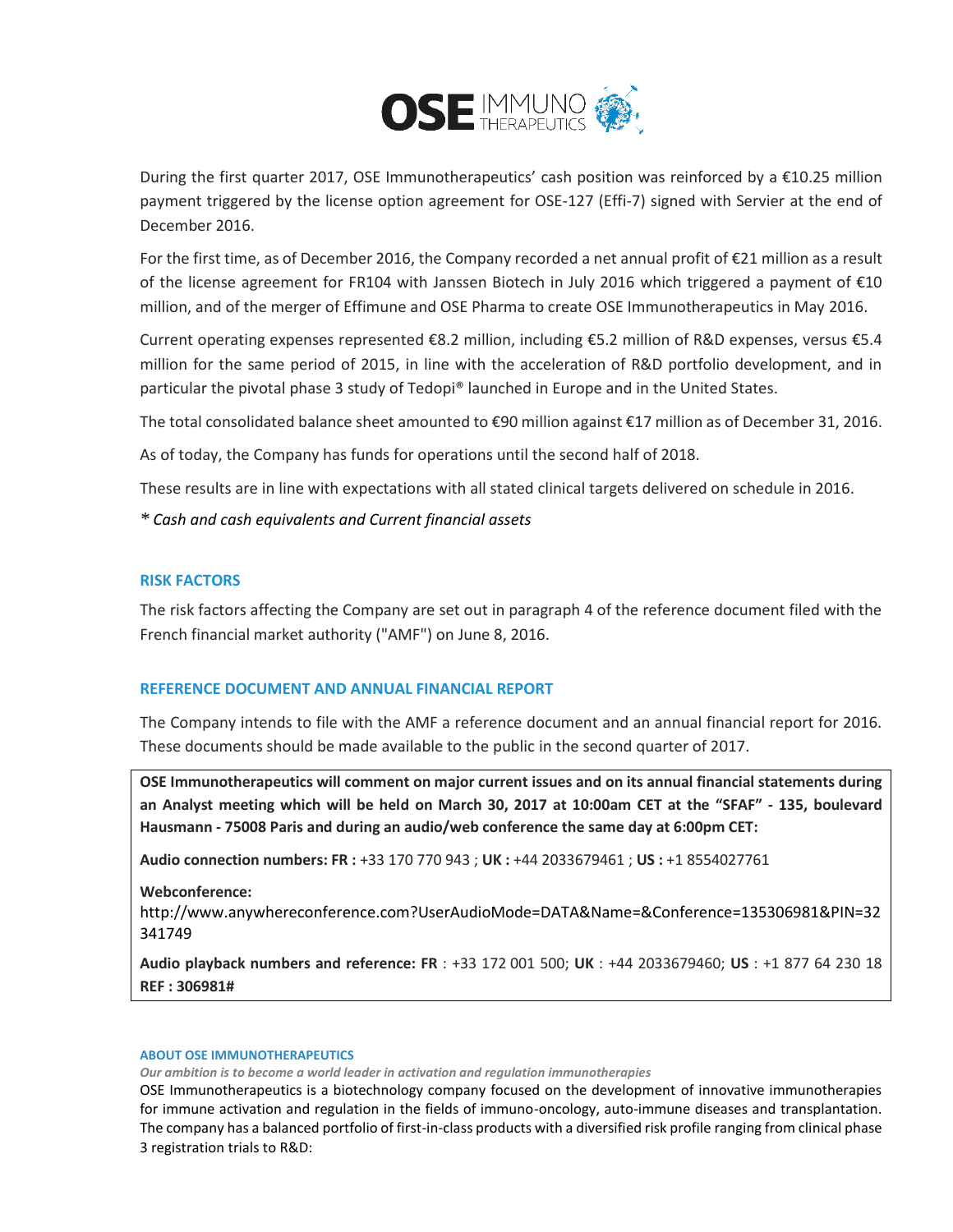

**In immuno-oncology**:

- **Tedopi® (OSE-2101), a combination of 10 optimized neo-epitopes** to induce specific T activation in immunooncology - **Currently in registration Phase 3 trial advanced NSCLC HLA A2+ patients EU /US -** Orphan Status in the US **- Registration expected in 2019 - A Phase 2 with Tedopi® in combination with a checkpoint inhibitor** in NSCLC is considered in 2017**.**
- **OSE-172 (Effi-DEM), new generation checkpoint inhibitor** targeting the **SIRP-α receptor - In preclinical development**  for several cancer models.

#### **In auto-immune diseases and transplantation**:

- **FR104,** CD28-antagonist in immunotherapy **Phase 1 trial completed** For the treatment of autoimmune diseases and for use with transplantation - **Licensed to Janssen Biotech Inc.** to pursue clinical development.
- **OSE-127 (Effi-7),** interleukin receptor-7 antagonist **In preclinical development** for inflammatory bowel diseases and other autoimmune diseases. **License option agreement with Servier** for the development and commercialization.

The portfolio's blockbuster potential gives OSE Immunotherapeutics the ability to enter global agreements at different stages of development with major pharmaceutical players.

Immunotherapy is a highly promising and growing market. By 2023 Immunotherapy of cancer could represent nearly 60% of treatments against less than 3% at present \* and the projected market is estimated at \$67 billion in 2018 \*\*.

There are more than 80 autoimmune diseases that represent a significant market including major players in the pharmaceutical industry with sales towards \$10 billion for the main products. The medical need is largely unmet and requires the provision of new innovative products involved in the regulation of the immune system.

> \**Citi Research Equity \*\*BCC Research*

Click and follow us on Twitter and Linkedln



**Contacts**

**OSE Immunotherapeutics**  Sylvie Détry **[sylvie.detry@ose-immuno.com](mailto:sylvie.detry@ose-immuno.com)** +33 143 297 857

**Contacts media: Alize RP** Flore**oneacostejedia& Alize RP**e Carmagnol oseiCaroline Carliaegnolom +33 647 389 004 **[oseimmuno@alizerp.com](mailto:oseimmuno@alizerp.com)** +33 647 389 004

#### *Forward-looking statements*

This press release contains express or implied information and statements that might be deemed forward-looking information and statements in respect of OSE Immunotherapeutics. They do not constitute historical facts. These information and statements include financial projections that are based upon certain assumptions and assessments made by OSE Immunotherapeutics' management in light of its experience and its perception of historical trends, current economic and industry conditions, expected future developments and other factors they believe to be appropriate.

These forward-looking statements include statements typically using conditional and containing verbs such as "expect", "anticipate", "believe", "target", "plan", or "estimate", their declensions and conjugations and words of similar import.

Although the OSE Immunotherapeutics management believes that the forward-looking statements and information are reasonable, the OSE Immunotherapeutics' shareholders and other investors are cautioned that the completion of such expectations is by nature subject to various risks, known or not, and uncertainties which are difficult to predict and generally beyond the control of OSE Immunotherapeutics. These risks could cause actual results and developments to differ materially from those expressed in or implied or projected by the forward-looking statements. These risks include those discussed or identified in the public filings made by OSE Immunotherapeutics with the AMF. Such forward-looking statements are not guarantees of future performance.

This press release includes only summary information and should be read with the OSE Immunotherapeutics Reference Document filed with the AMF on 8 June 2016 under the number R.16-052, the consolidated financial statements and the management report for the fiscal year 2015, as well as the Merger Document registered with the AMF on 26 April 2016 under number E.16-026, all available on the OSE Immunotherapeutics' website. Other than as required by applicable law, OSE Immunotherapeutics issues this press release at the date hereof and does not undertake any obligation to update or revise the forward-looking information or statements.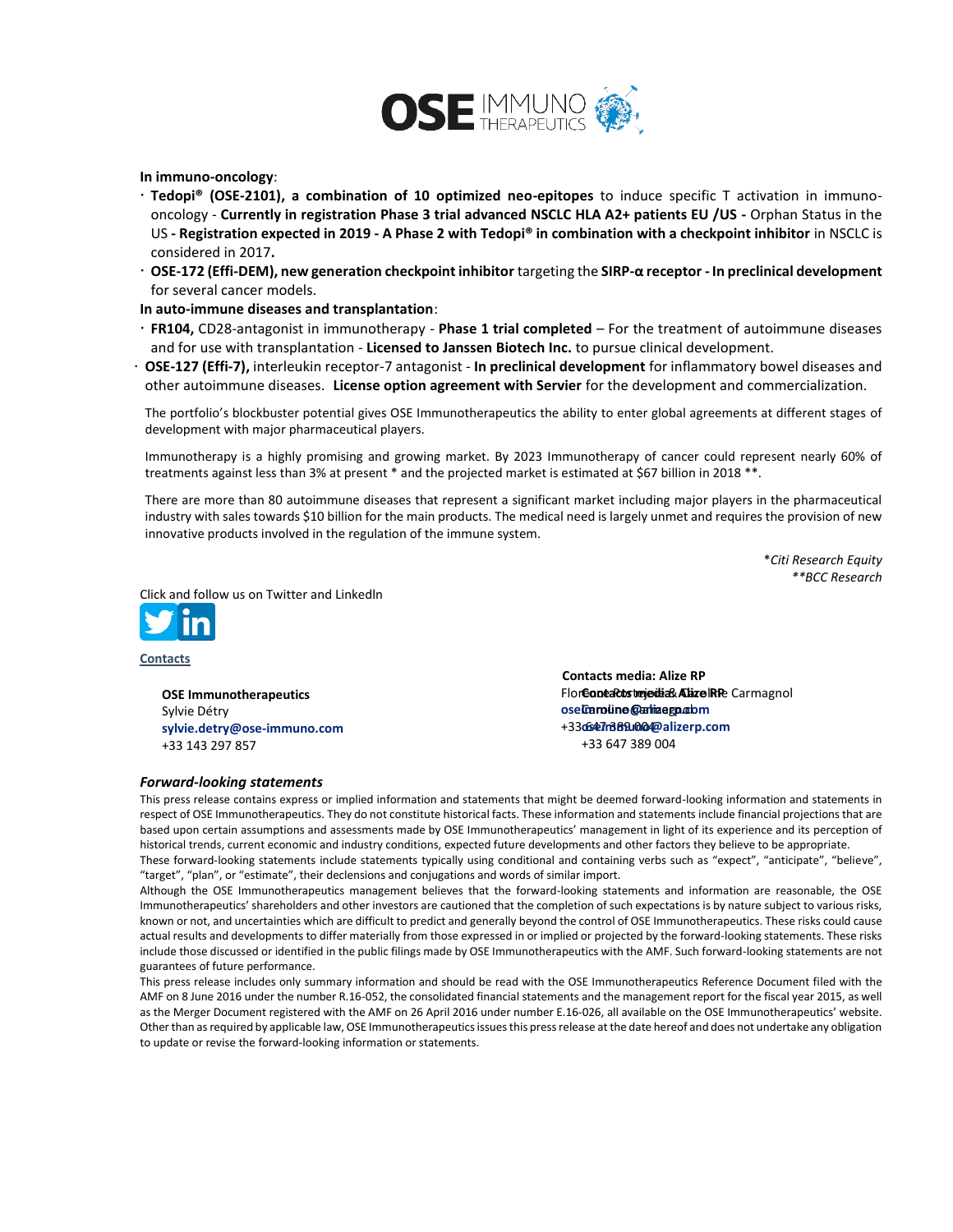

# APPENDICES

# Consolidated Profit & Loss

| <b>P&amp;L in kEuros</b>               | 12/31/2016 | 12/31/2015 |
|----------------------------------------|------------|------------|
| Turnover                               | 383        | 4          |
| <b>Total Revenues</b>                  | 383        | 4          |
| Research and development expenses      | (5149)     | (2 245)    |
| Overhead expenses                      | (2792)     | (1 3 2 2 ) |
| Expenses related to shares payments    | (679)      | (1857)     |
| <b>Operating Profit/Loss - current</b> | (8236)     | (5420)     |
| Other operating products (Janssen)     | 10 000     | 0          |
| Other operating expenses (INSERM)      | (2 325)    | 0          |
| Other operating products (badwill)     | 24 3 60    | 0          |
| Other operating expenses               | (6300)     | 0          |
| <b>Operating Profit/Loss</b>           | 17499      | (5420)     |
| <b>Financial products</b>              | 146        | 71         |
| Financial expenses                     | (53)       | (225)      |
| <b>Profit/Loss Before Tax</b>          | 17 592     | (5573)     |
| <b>Income Tax</b>                      | 3074       | (11)       |
| <b>Net Profit/Loss</b>                 | 20 666     | (5584)     |
| Conversions gains and losses           | (29)       | (95)       |
| <b>Global Profit/Loss</b>              | 20 637     | (5679)     |
| Basic and diluted earnings per share   | 1,65       | (0, 59)    |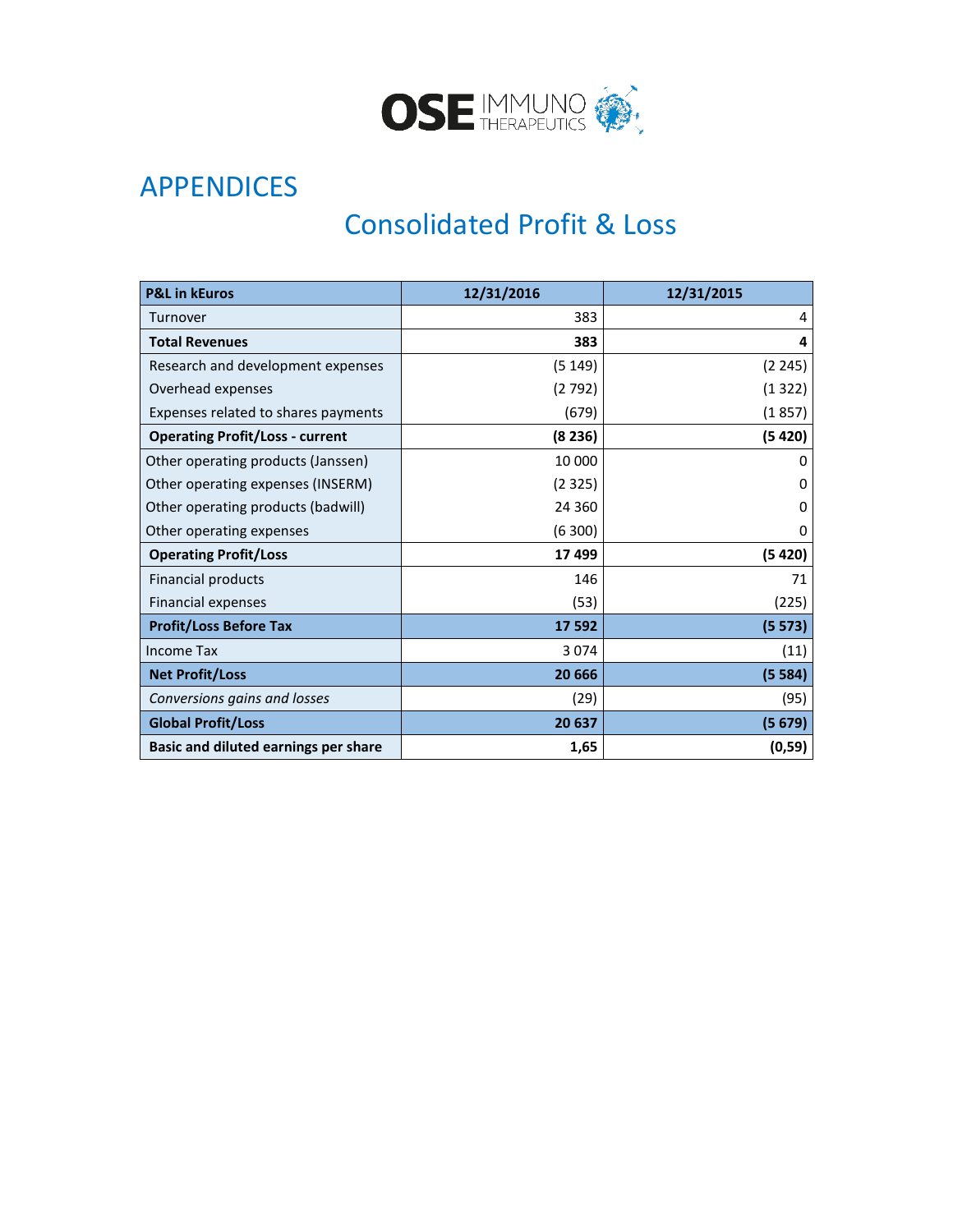

# Consolidated Balance Sheet

| <b>Assets in kEuros</b>         | 12/31/2016 | 12/31/2015 |
|---------------------------------|------------|------------|
| Intangible assets               | 52 600     | 0          |
| Tangible assets                 | 110        | 65         |
| <b>Financial assets</b>         | 142        | 54         |
| Deffered tax assets             | 157        | 0          |
| <b>Total non current assets</b> | 53 009     | 119        |
| Trade receivables               | 12 3 18    | 0          |
| Other accounts receivables      | 6454       | 1742       |
| <b>Current financial assets</b> | 2881       | 5 8 0 1    |
| Cash and cash equivalents       | 14 8 8 5   | 9 3 3 2    |
| <b>Total current assets</b>     | 36 538     | 16876      |
| <b>Total assets</b>             | 89 547     | 16 995     |

| <b>Equity &amp; Liabilities in kEuros</b> | 12/31/2016 | 12/31/2015 |
|-------------------------------------------|------------|------------|
| Stated capital                            | 2858       | 2010       |
| <b>Total shareholders' equity</b>         | 64 525     | 14 476     |
| Non current financial liabilities         | 1 1 9 7    | 204        |
| Non current deferred tax liabilities      | 5 0 0 3    | 0          |
| Non current provisions                    | 158        | 10         |
| <b>Total non current debts</b>            | 6358       | 214        |
| Current financial liabilities             | 587        | 776        |
| Trade payables                            | 4 2 5 6    | 1 1 2 9    |
| Other payables                            | 3 1 4 8    | 302        |
| Other debts and accruals                  | 10 672     | 98         |
| <b>Total current debts</b>                | 18 663     | 2 3 0 4    |
| <b>Total liabilities</b>                  | 89 547     | 16 995     |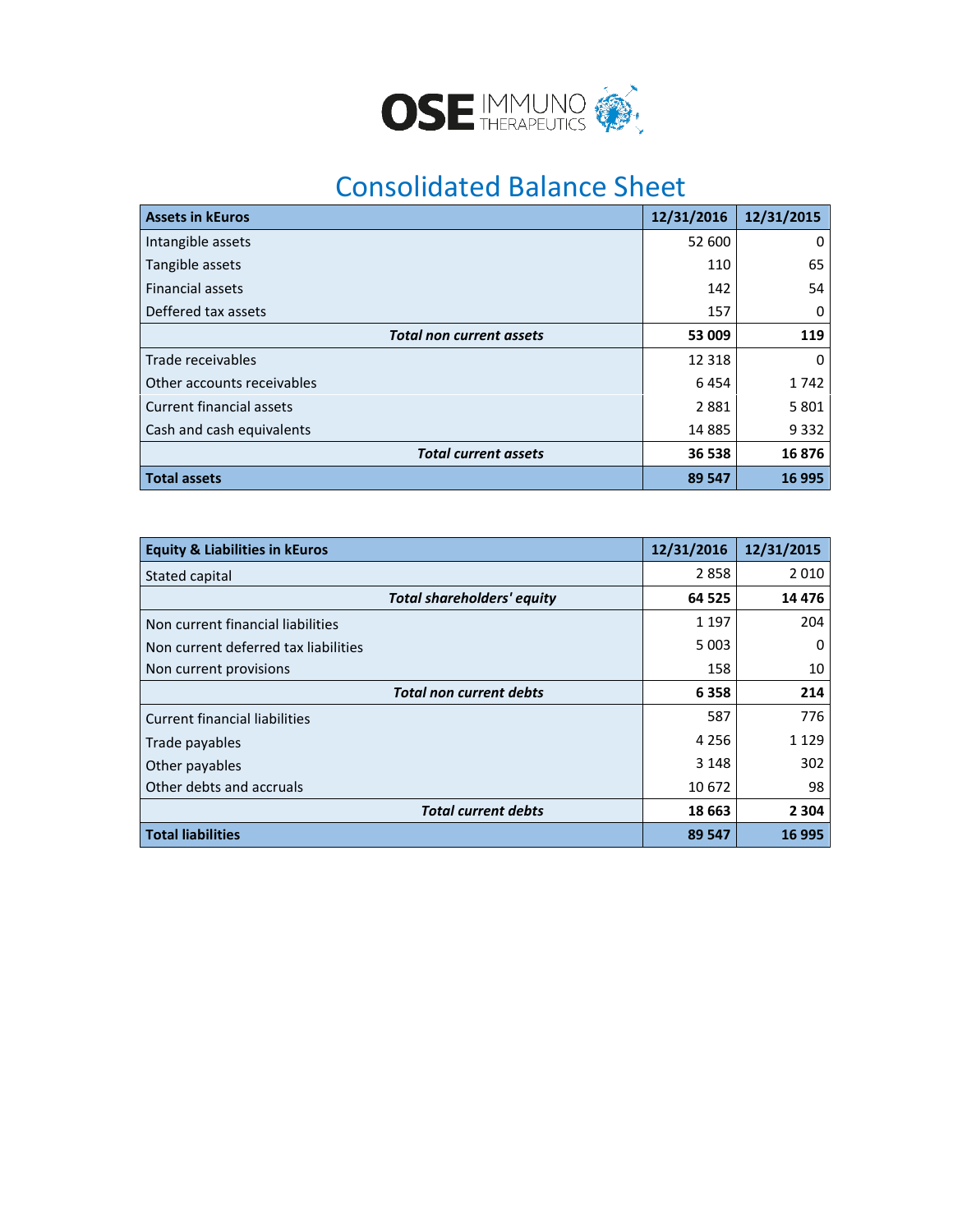

# Consolidated Statement of Changes in Equity

| <b>In kEuros</b>                                         | <b>Share capital</b> | Share premium        | <b>Currency</b><br>translation<br>transactions | <b>Own shares</b> | <b>Retained</b><br>earnings and<br>result | <b>Total</b><br>consolidated<br>equity |
|----------------------------------------------------------|----------------------|----------------------|------------------------------------------------|-------------------|-------------------------------------------|----------------------------------------|
|                                                          |                      |                      |                                                |                   |                                           |                                        |
| Consolidated equity as at<br>December 31st, 2014         | 1605                 | 1700                 | (4)                                            | $\bf{0}$          | (4104)                                    | (803)                                  |
|                                                          |                      |                      |                                                |                   |                                           |                                        |
| <b>Consolidated result</b>                               |                      |                      |                                                |                   | (5584)                                    | (5584)                                 |
| Currency translation<br>transactions                     |                      |                      | (95)                                           |                   |                                           | (95)                                   |
| <b>Global consolidated result</b>                        | $\blacksquare$       | $\overline{a}$       | (95)                                           | 0                 | (5584)                                    | (5679)                                 |
| Capital variation                                        | 397                  | 20 967               |                                                |                   |                                           | 21 3 64                                |
| Warrant subscription                                     |                      | 157                  |                                                |                   |                                           | 157                                    |
| Capital increase expenses                                |                      | (2146)               |                                                |                   |                                           | (2146)                                 |
| Shares based payments                                    | $\overline{7}$       | 291                  |                                                |                   | 1559                                      | 1857                                   |
| Own shares transactions                                  |                      |                      |                                                | (279)             | 5                                         | (274)                                  |
|                                                          |                      |                      |                                                |                   |                                           |                                        |
| <b>Consolidated equity as at</b><br>December 31st, 2015  | 2010                 | 20 969               | (98)                                           | (279)             | (8125)                                    | 14 4 76                                |
|                                                          |                      |                      |                                                |                   |                                           |                                        |
| <b>Consolidated result</b>                               |                      |                      |                                                |                   | 20 6 66                                   | 20 6 66                                |
| Actuarial difference                                     |                      |                      |                                                |                   | (20)                                      | (20)                                   |
| Currency translation                                     |                      |                      | (9)                                            |                   |                                           | (9)                                    |
| transactions<br><b>Global consolidated result</b>        | $\overline{a}$       | $\ddot{\phantom{a}}$ |                                                | 0                 | 20 646                                    | 20 637                                 |
|                                                          |                      |                      | (9)                                            |                   |                                           |                                        |
| Capital variation                                        | 27<br>821            | 825<br>27 334        |                                                |                   |                                           | 852                                    |
| Merger                                                   |                      | (479)                |                                                |                   |                                           | 28 155                                 |
| Merger costs<br>Revenue recognition - Effimune           |                      |                      |                                                |                   |                                           | (479)                                  |
| impact                                                   |                      |                      |                                                |                   | 864                                       | 864                                    |
| Orion warrants - cancellation of<br>shares based payment |                      |                      |                                                |                   | (339)                                     | (339)                                  |
| accounted as of 12/31/2015                               |                      |                      |                                                |                   |                                           |                                        |
| Warrant subscription                                     |                      | $\overline{7}$       |                                                |                   |                                           | $\overline{7}$                         |
| Deffered tax                                             |                      |                      |                                                |                   | 3                                         | 3                                      |
| Capital increase expenses -<br>Effimune                  |                      | (53)                 |                                                |                   | 53                                        | $\Omega$                               |
| Share based payments                                     |                      |                      |                                                |                   | 305                                       | 305                                    |
| Own shares transactions                                  |                      |                      |                                                | 111               | (68)                                      | 43                                     |
|                                                          |                      |                      |                                                |                   |                                           |                                        |
| <b>Consolidated equity as at</b><br>December 31st, 2016  | 2858                 | 48 603               | (107)                                          | (168)             | 13 341                                    | 64 527                                 |